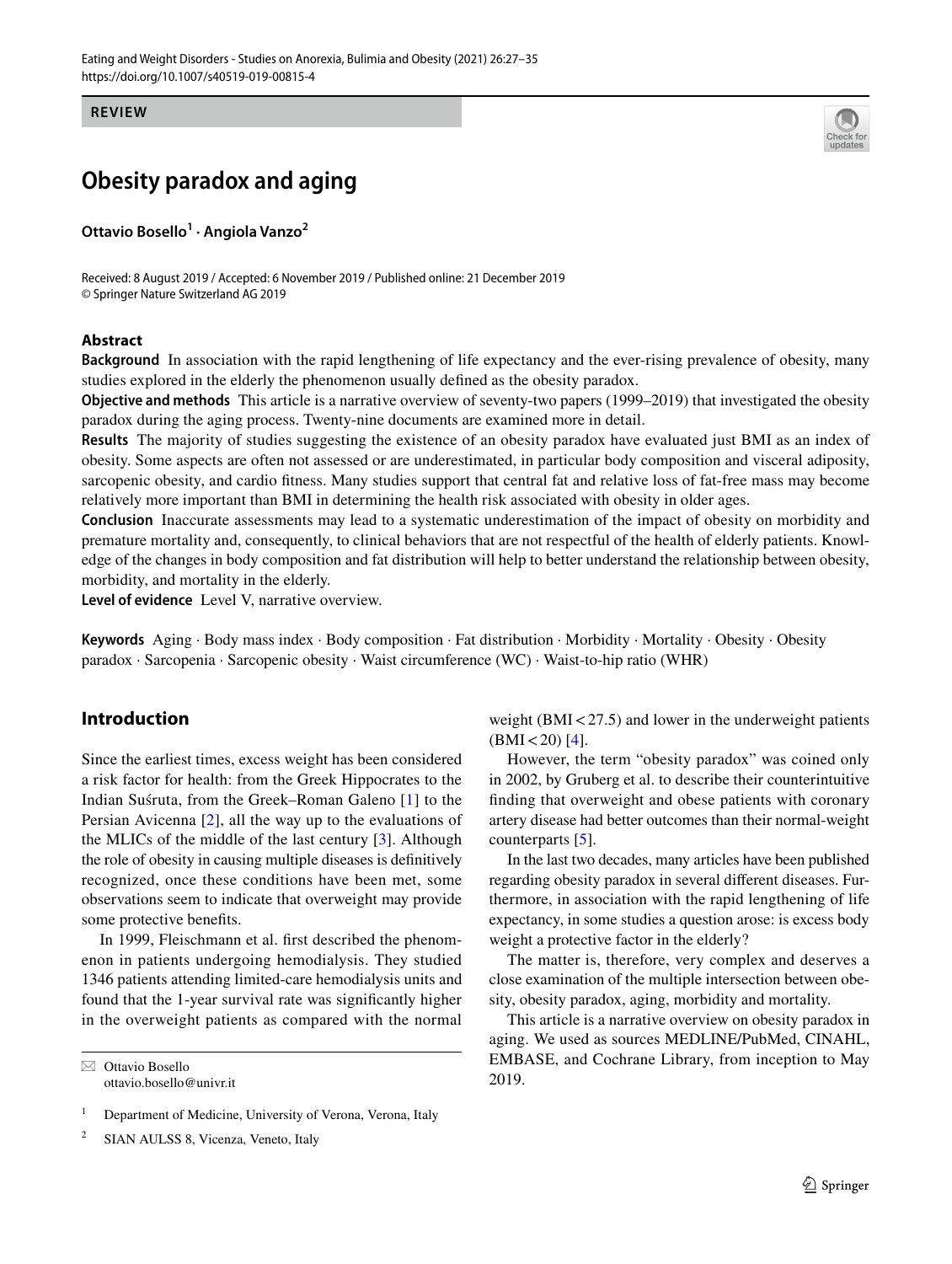#### **Aging and obesity**

Although the number of available studies on the epidemiology of obesity in the elderly is still limited  $[6]$  $[6]$ , the few available allow us to state that an increase in prevalence has emerged and must be seen as the most serious health epidemic in the world [[7](#page-7-4)[–12\]](#page-7-5).

One of the problems that are still very much debated in the medical feld is to recognize obesity as a disease. The American Medical Association in a 2013 Statement stated that obesity is a disease [\[13\]](#page-7-6). Someone still poses the problem [[14\]](#page-7-7), but there is now a substantially good agreement  $[15, 16]$  $[15, 16]$  $[15, 16]$  that obesity is a disease  $[17, 18]$  $[17, 18]$  $[17, 18]$  $[17, 18]$ .

Regarding health and the related risk of mortality due to obesity, an analytical study was carried out on 10,625,411 subjects in Asia, Australia and New Zealand, Europe and North America, from 239 prospective studies. The main analysis covered mortality risk, equated by sex and age, compared to BMI 22.5–25.0. The associations of both overweight and obesity, with increased mortality from any cause, were indisputable and substantially in line with the four continents. These observations support strategies to combat the entire spectrum of excess fat in multiple populations. These research fndings also seem to question the recent hypotheses that overweight and moderate obesity are not associated with higher mortality, bypassing speculations about hypothetical protective metabolic efects of an increase in body fat in seemingly healthy individuals [[19\]](#page-7-12).

Therefore, it is arguable that the incessant increase in prevalence and incidence of obesity suggests that the strategies used to date for prevention and treatment simply do not work. The physical, emotional, and fnancial cost to the obesity-related society is astounding [[20](#page-7-13)]. The approach to the prevention and treatment of obesity must be rethought completely.

New approaches are needed and these must include a realistic assessment of why the population has become obese and what needs to be done to reverse this trend [[21](#page-7-14)].

The prevalence of obesity is growing even among the most advanced age groups. The potential damage of obesity in the elderly is a controversial point. Some studies suggest that the advancing years make the association between obesity and mortality risk less crucial [\[22–](#page-7-15)[24](#page-7-16)].

Bender and coworkers made a large study (6193 obese patients) with a long mortality follow-up (median followup time of 14.8 years) of a cohort of patients with obesity (BMI 32–39.9 kg/m<sup>2</sup>) and morbid obesity (BMI  $\geq$  40 kg/  $\text{m}^2$ ) subjects. They tried to assess the effect of age on the excess mortality associated with all degrees of obesity.

They found that the excess mortality associated with obesity diminished considerably with age in all degrees of obesity and for both sexes [[25](#page-7-17)]. However, models failed to account for some possible confounding factors and the estimates of the obesity–mortality relationship could be biased.

The relationship between obesity in old age and total or specifc disease mortality is still the subject of debate, as is the defnition of obesity in the elderly, its clinical relevance and the need for its treatment.

Knowledge of the changes of age-related body composition and fat distribution will help to better understand the relationships between obesity, morbidity, and mortality in the elderly. Many studies support that central fat and relative loss of fat-free mass may become relatively more important than BMI in determining the health risk associated with obesity in older ages.

It is important to consider the problem of sarcopenia, a decline in skeletal muscle mass associated with age and functional deterioration. Sarcopenia can be exacerbated by obesity leading to higher disability, frailty, morbidity and mortality rates. In the association between sarcopenia and obesity, the so-called sarcopenic obesity (SO), some key factors mediated by age and obesity can aggravate sarcopenia [[26\]](#page-7-18).

In the context of the progressive aging of the population, there is a growing appearance of "sarcopenic obesity" (SO), characterized by low muscle mass and reduced skeletal strength, combined with excess body fat, most of which is visceral. Surrounding the critical organs of the body, visceral fat stimulates infammatory processes, constituting an increasingly serious risk factor for cardiovascular diseases and diabetes [[27](#page-7-19), [28](#page-7-20)].

Stoklossa et al. [[29\]](#page-7-21) found that the prevalence of SO increases with age but is extremely variable in older individuals: it ranged from 0 to 100% in males and from 0 to 84.5% in females, depending on the applied defnition, with greater prevalence when the defnition takes into account the measurement of fat mass.

Cruz-Jentoft et al. [\[30\]](#page-7-22) for the European Sarcopenia Working Group in the elderly have recently updated the defnition of sarcopenia which aims to promote progress in the identifcation and treatment of people with sarcopenia. The presence of sarcopenic obesity complicates the discussion about a possible paradoxical efect of obesity, but it does not go unnoticed that it certainly aggravates the risks of excess weight.

Bowman et al. followed for 8.3 years 130,473 subjects aged 60–69 years. Current smokers and individuals with recent or disease-associated weight loss were excluded.

Survival models were adjusted for a number of factors (sex, age, smoking history, alcohol intake, etc.). The authors studied the association between mortality and incident coronary artery disease (CAD) with combined measurements of BMI and waist-to-hip ratio (WHR). They found that central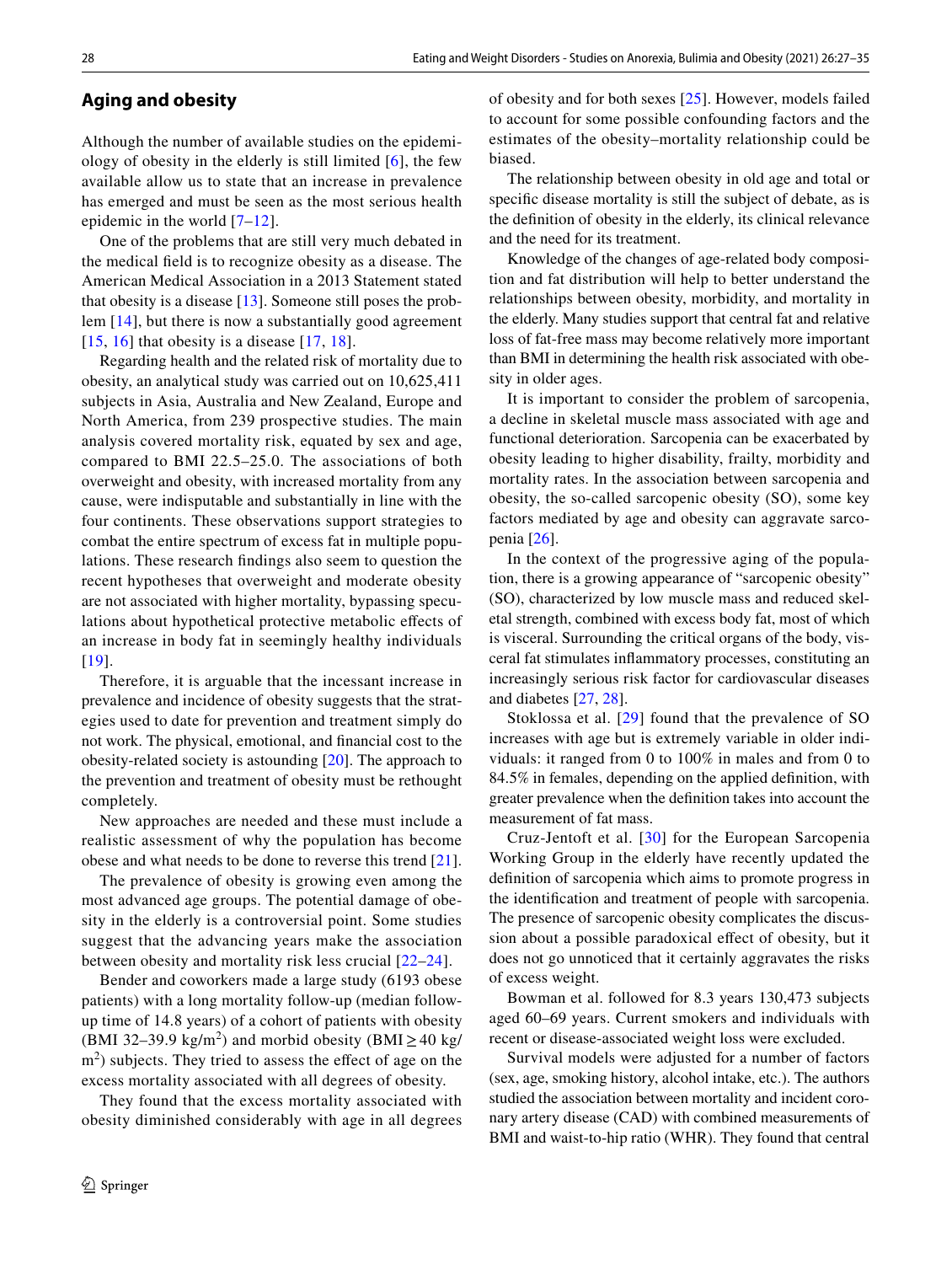adiposity was associated with substantial excess mortality also in subjects with a BMI corresponding to normal-weight or overweight.

They concluded that the obesity paradox in the elderly may result from failing to account for central adiposity [\[31](#page-7-23)].

In old age, weight gain or fat redistribution may still pose health risks (early mortality and comorbidity resulting in independent adverse health risks or functional decline). In the elderly, a careful assessment of comorbidity and weight history should be performed to generate a complete framework for potential adverse health effects of overweight or obesity.

The risks of obesity in the elderly have been underestimated by a number of confounders such as survival efect, competing mortalities, relatively shortened life expectancy in older persons, smoking, weight change, and unintentional weight loss.

Studies on the effect of voluntary weight loss in the elderly are scarce, but they suggest that even small amounts of weight loss (between 5 and 10% of initial body weight) may be benefcial. In the elderly as well as in adults, moderate voluntary weight loss may help to prevent the adverse health consequences of obesity.

Therefore, even if an intentional weight loss by obese older people can be safe and likely to be benefcial when obesity-related conditions exist, rigorous caution is advised in recommending weight loss to older overweight people based on body weight alone [\[32](#page-7-24)].

The system for achieving weight loss in elderly patients is substantially the same as in other age groups. It is, however, categorical that caloric reduction is associated with a physical activity program, especially of resistance, to preserve muscle mass. In fact, it is well known that weight loss induces loss of muscle mass in addition to that of fat: this phenomenon would be of serious damage to older people who already have decreased skeletal muscle mass as compared to younger adults.

Lifestyle modifcation should always be the main intervention; the knowledge of physical inactivity constraints and modulators should help to involve older people in physical activity [\[33](#page-7-25)].

It should be kept in mind that the prevalence of obesity increases up to 69 years in both men and women and, therefore, tends to decrease. However, comparing the period 1999–2000 with the period 1988–1994, it can be seen that the prevalence of obesity tends to increase even in the most advanced ages. It is still to be underlined that the central fat and the relative loss of lean mass can become, in old age, relatively more important than the BMI in determining the health risk associated with obesity [[34\]](#page-7-26).

To determine the most valid, practical defnition of 'obesity' in the elderly is difficult because it is also difficult to measure body fat and fat distribution in the clinical practice.

But indices of fat distribution such as waist circumference appear to be relatively more important than BMI.

In old age, many health risks, which entail independent adverse health risks or functional decline, are linked to weight gain or fat redistribution and afect both early mortality and comorbidity.

A complete assessment of the potential adverse health efects of overweight or obesity in elderly patients can only be obtained by assessing comorbidity and weight history.

An important and confusing factor is the underestimation of health risks related to obesity in the elderly.

Older obese people involved in epidemiological studies may have high mortality and relatively low life expectancy for diseases that are not related to obesity. As a result, these individuals may die before obesity and weight gain can determine their health effects in later life.

The longitudinal effects of confounding factors (smoking, weight variation, etc.) are difficult to measure and separate from the independent effects of obesity itself.

Furthermore, it should not be forgotten that the distribution of fat can give a greater risk to health than BMI.

It can be argued that a voluntary loss of weight can have benefcial efects on health in the elderly as in younger adults. However, studies on the efect of weight loss in the elderly are still unclear, but suggest that even small amounts of voluntary weight loss may be useful (even less than 5% of initial body weight). Treatment should be prudent to avoid loss of lean mass and bone mass. On the contrary, involuntary weight loss is always dangerous and deserves careful clinical evaluation for the search for the underlying causes. Probably, in elderly subjects, it is clinically important to try to diagnose sarcopenic obesity.

In fact, as previously stated, the presence of sarcopenic obesity makes it difficult to evaluate the type of excess body weight and exposes the data analysis to signifcant methodological biases.

Therefore, further studies are needed for the clinical diagnosis and defnition of sarcopenic obesity and its relation to the clinical consequences [[30,](#page-7-22) [34–](#page-7-26)[36\]](#page-7-27).

Recent fndings suggest that survey-based estimates of age patterns in the obesity–mortality relationship are signifcantly confounded by disparate cohort mortality and age-related survey selection bias. When these factors are accounted for in Cox survival models, the obesity–mortality relationship is estimated to grow stronger with age [\[37,](#page-7-28) [38](#page-7-29)].

# **Obesity paradox and aging**

In the recent years, analyses of large clinical trials mostly conducted in patients with chronic conditions, such as heart failure, coronary artery diseases, chronic kidney disease, and stroke, have reported an inverse relationship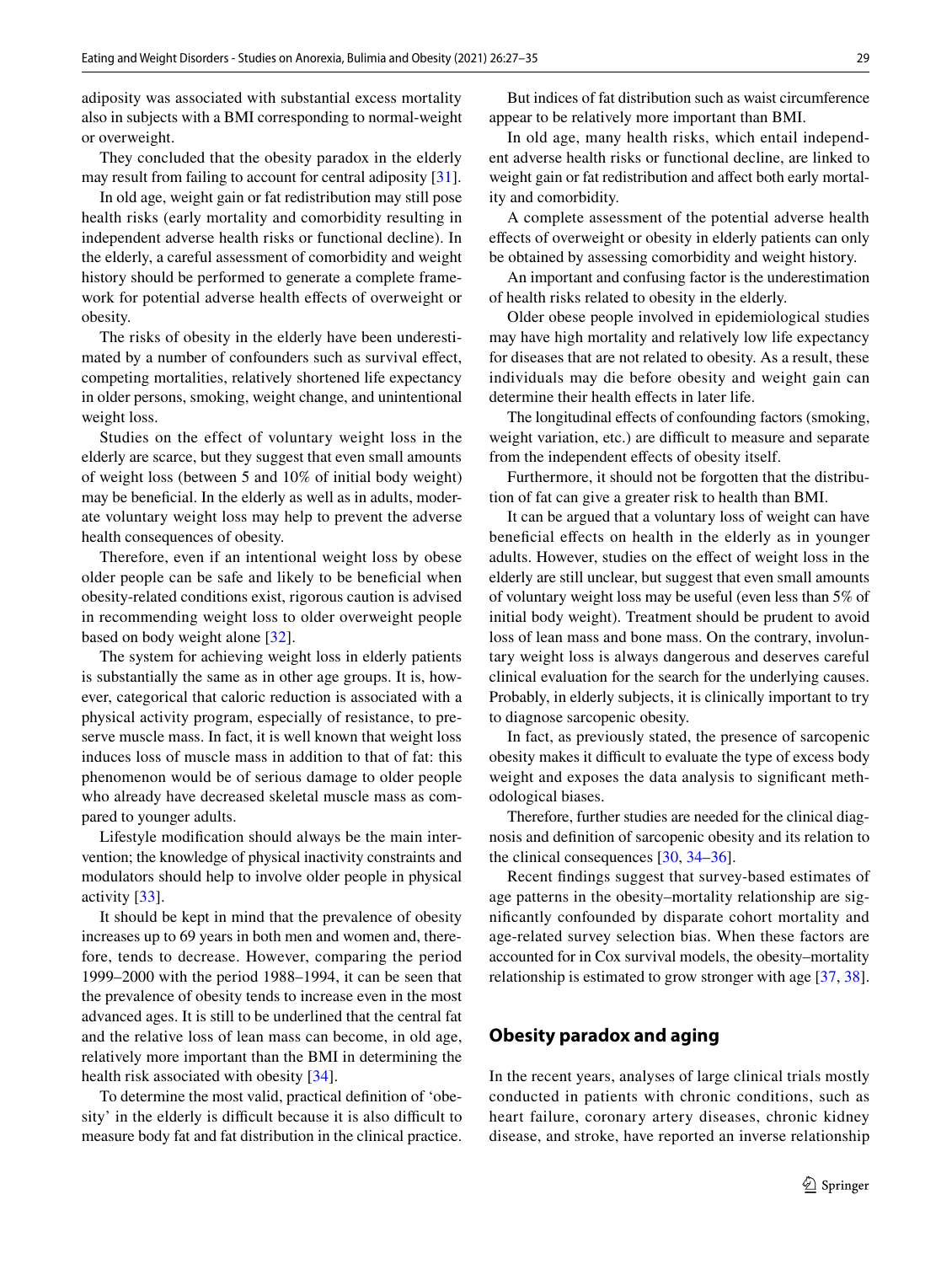between obesity and mortality [[36](#page-7-27), [39–](#page-7-30)[43](#page-8-0)]. The survival advantage of obese patients has been confrmed also in older patients with non-cardiovascular chronic disease, like cancer [[44,](#page-8-1) [45\]](#page-8-2).

However, special care must be taken when considering the available studies on the obesity paradox in subjects with chronic diseases, such as those in old age.

The great number of biases and confounding factors, as mentioned above, makes the relation between BMI and mortality very complex, particularly in older subjects. At least the following points should be considered:

- low weight and weight loss in the elderly could be signs of underlying diseases, often difficult to detect;
- patients with normal BMI and high WC may have lower lean mass, lower cardiorespiratory ftness together with higher visceral fat and ectopic fat deposition [\[46](#page-8-3)]. At the same BMI, the ratio between lean to fat mass may be diferent, and this is particularly true in older ages;
- presence of obesity makes the patients symptomatic for chronic conditions at earlier stages of the diseases and, consequently, they could be treated earlier, more aggressively for coexisting diseases (for example diabetes) than their normal-weight counterparts [[40\]](#page-7-31);

• it is indubitable that higher adiposity may confrm higher protection against catabolic stress by supplying nutritional reserve.

Information from long-term prospective studies with more detailed assessment of all patients (for example with simultaneous evaluation of weight, BMI, WC, cardio- respiratory ftness, nutritional status, weight change) is needed to better understand the complexity of obesity paradox.

The phenomenon of the obesity paradox in relation to aging may be discussed retracing about body weight changes during the years, which are a relative trend of obesity and clinical relationships between obesity and aging. In Table [1,](#page-3-0) we reported the publications in which the phenomenon of obesity paradox was observed; in Table [2,](#page-4-0) those in which it was not found.

Some authors claim that a modest excess weight is useful in advanced age and others instead claim that excess weight is harmful at any age.

Flegal et al. in a study in 2013, concluded that grade 1 obesity overall was not associated with higher mortality and overweight was associated with signifcantly lower allcause mortality [[47](#page-8-4)]. In reality, that work was immediately challenged by Willet et al. who claimed that Flegal et al. study was deeply fawed [\[48\]](#page-8-5). According to Walter Willet,

<span id="page-3-0"></span>**Table 1** Sixteen selected articles supporting the existence of the obesity paradox in the elderly

| References                        | Sample size                                                               | Outcome                            | Body mass and/or<br>composition assess-<br>ment |
|-----------------------------------|---------------------------------------------------------------------------|------------------------------------|-------------------------------------------------|
| Antonopoulos and Tousoulis [59]   | Review                                                                    | <b>CVD</b>                         | BMI                                             |
| Bender et al. [25]                | 6193                                                                      | Age-related mortality              | BMI                                             |
| Chapman [32]                      | Review                                                                    | Age-related diseases and mortality | BMI, WC                                         |
| Curtis et al. [41]                | 7767                                                                      | Mortality                          | BMI                                             |
| Fleischmann et al. [4]            | 1346                                                                      | Mortality in hemodialysis          | BMI                                             |
| Flegal et al. $[47]$              | Metanalysis: 2.880 million<br>individuals and more than<br>270,000 deaths | All-cause mortality                | BMI                                             |
| Gruberg et al. [5]                | 9633                                                                      | Mortality and PCI                  | <b>BMI</b>                                      |
| Hainer and Aldhoon-Hainerova [39] | Review                                                                    | Mortality                          | <b>BMI</b>                                      |
| Lee et al. $[54]$                 | 14,345 men                                                                | Mortality                          | <b>BMI, Fitness</b>                             |
| McAuley and Beavers [60]          | 30,104                                                                    | Age-related mortality              | <b>BMI, CRF</b>                                 |
| McAuley et al. $[22]$             | 12,417                                                                    | Age-related diseases               | BMI, CRF                                        |
| Oesch et al. $[66]$               | Systematic review: Twenty-<br>five studies $(299,750)$<br>patients)       | Clinical outcomes after stroke     | BMI                                             |
| Rios-Diaz et al. $[40]$           | 14,080                                                                    | Mortality and cancer               | BMI                                             |
| Spelta et al. [68]                | Narrative review                                                          | Mortality in patients with COPD    | BMI                                             |
| Strulov Shachar and Williams [45] | Review                                                                    | Cancer-moving                      | BMI                                             |
| Trestini et al. $[67]$            | Review                                                                    | Cancer risk and mortality          | BMI                                             |

*BMI* body mass index, *CAD* coronary artery disease, *COPD* chronic obstructive pulmonary disease, *CRF* cardiorespiratory ftness, *CVD* cardiovascular disease, *FMI* fat mass index, *LMI* lean mass index, *PCI* percutaneous coronary intervention, *WC* waist circumference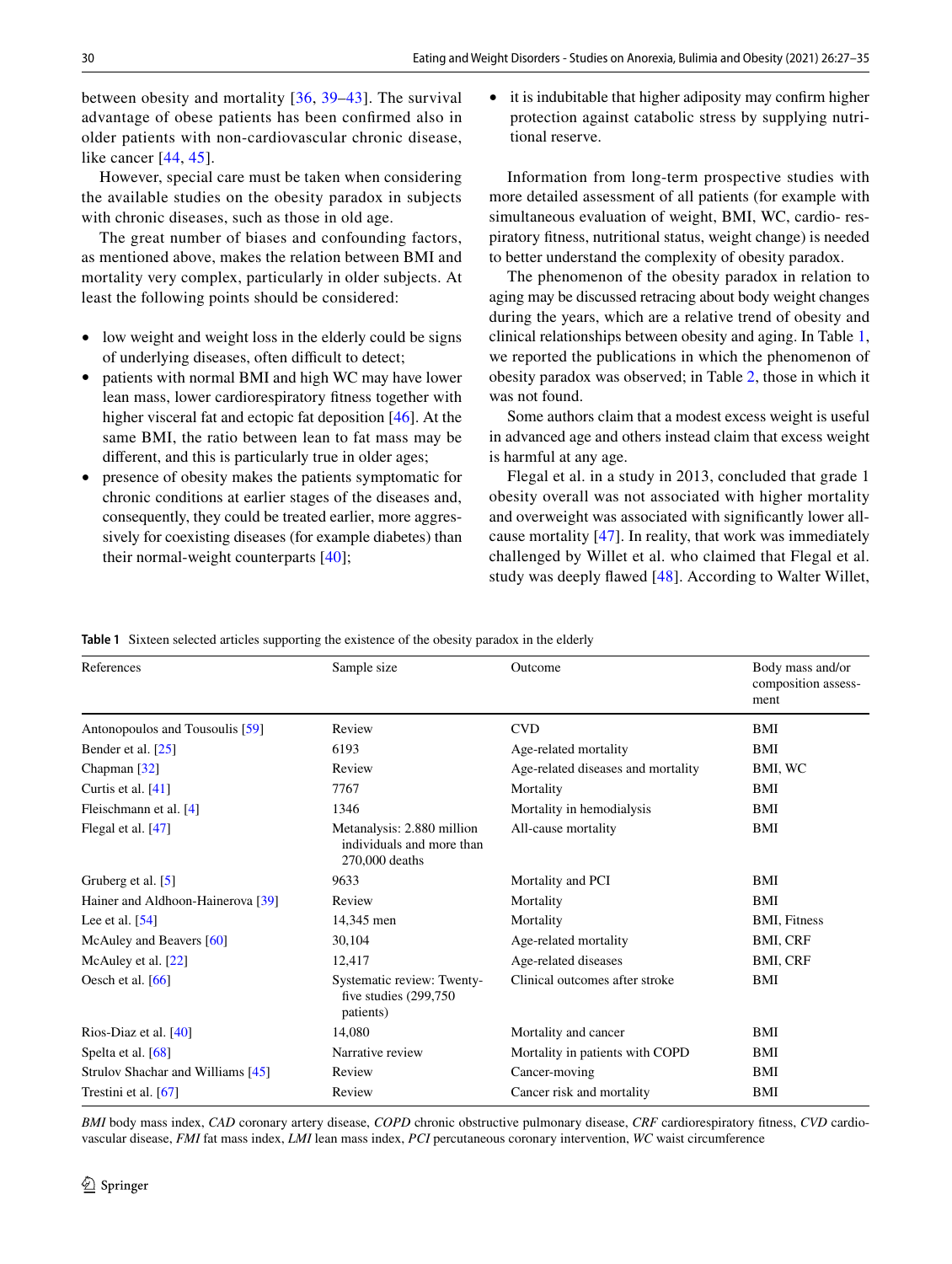| References                                   | Sample size                                             | Outcome                     | Body mass and/or<br>composition assess-<br>ment |
|----------------------------------------------|---------------------------------------------------------|-----------------------------|-------------------------------------------------|
| Bosello et al. [58]                          | Narrative overview                                      | Mortality                   | BMI                                             |
| Bowman et al. [31]                           | 130,473                                                 | Mortality                   | BMI and WC                                      |
| Coutinho et al. [50]                         | Systematic review                                       | CAD and mortality           | BMI, WC, WHR                                    |
| Das et al. [35]                              | 50,149                                                  | <b>STEMI</b>                | BMI                                             |
| De Schutter et al. [51]                      | 519                                                     | Mortality and CRP           | BMI, LMI                                        |
| Di Angelantonio et Al [19]                   | Metanalysis: 239 prospective studies in four continents | Mortality                   | BMI                                             |
| Global BMI Mortality Col-<br>laboration [69] | Metanalysis: 239 prospective studies in four continents | Mortality                   | BMI                                             |
| Harris et al. [64]                           | 1723 non-smokers                                        | <b>CRF</b>                  | BMI                                             |
| Jahangir et al. [55]                         | Review                                                  | CVD mortality and morbidity | <b>BMI</b> and LBM                              |
| Romero-Corral et al. [36]                    | Metanalysis: 40 studies with 250,152 patients           | Mortality                   | BMI                                             |
| Sandbakk et al. [53]                         | 417 men aged 70–77                                      | Cardiometabolic risk        | BMI                                             |
| Masters et al. [37]                          | 373,185 US adult men and 416,908 US adult women         | Mortality                   | BMI                                             |
| Zamboni et al. [34]                          | Editorial                                               | Mortality in the elderly    | BMI                                             |
|                                              |                                                         |                             |                                                 |

<span id="page-4-0"></span>**Table 2** Thirteen selected articles non-supporting the obesity paradox in the elderly

*BMI* body mass index, *CAD* coronary artery disease, *CRF* cardiorespiratory ftness, *CRP* C-reactive protein, *CVD* cardiovascular disease, *FMI* fat mass index, *FFMI* fat-free mass index, *LBM* lean body mass, *LMI* lean mass index, *STEMI* ST-segment elevation myocardial infarction, *TAT* total adipose tissue, *WC* waist circumference, *WHR* waist-to-hip ratio

the comparison group (BMI of 18.5–25) contains skinny and active people, heavy smokers and serious patients with weight loss, as well as Asian populations. Overweight (BMI of 25–30) and obese groups (BMI>30) are compared with a heterogeneous group so that the relative risks of higher BMI groups are underestimated, creating an artifact of reducing mortality in the overweight group.

Adiposity indicators other than BMI should also be considered, including abdominal circumference and weight gain. In Flegal study [\[47\]](#page-8-4), there are no details on previous weight changes over the years, smoking, clinical conditions and age. Contrary to Flegal''s fndings, the literature provides clear evidence that even a modest adiposity excess has many adverse health consequences, negative social outcomes, including low quality of life, higher costs of health care, as well as high mortality [[49](#page-8-12)–[51\]](#page-8-13).

At this point, some specifc considerations should be pointed out. First of all, there is evidence that the prevalence of obesity is growing progressively even among the most advanced age groups [[6](#page-7-3)]. This aspect intensifes the problem, because the decision to intervene or not becomes crucial. If the phenomenon of obesity paradox was real even in older people, then nobody should intervene because excess weight could be considered a protective factor. On the other hand, if adiposity was dangerous even in advanced age and considered an illness even in the elderly, then a modest weight loss should be taken into consideration. Some aspects are often not evaluated or are underestimated by studies that report the phenomenon of obesity paradox even in the elderly: possibility of sarcopenic obesity, presence or absence of visceral adiposity and evaluation of cardio ftness [[52](#page-8-14)].

#### **Sarcopenia**

A skeletal muscle-mass reduction is a physiological event linked to aging, usually associated with an increase of adipose tissue. The confguration of real sarcopenia, and consequently of sarcopenic obesity, is a risk factor that upsets the interactions between body mass, high adipose mass and clinical events connected to age-related pathology.

These aspects also raise the question regarding the criteria for a possible weight loss intervention. In fact, weight loss involves a portion of lean mass even in a correct therapeutic approach.

It is a fact that this loss, especially if associated with overweight subjects at an advanced age, will, above all, affect individual autonomy.

#### **The distribution of fat**

Another aspect, now consolidated, is body fat distribution that over the years becomes increasingly visceral, especially when a subject also gains weight.

Scientifc evidence has now clarifed that android-visceral phenotype is associated with major pathophysiological and clinical complications at all ages. This consequence becomes more and more evident as age progresses when, in addition to the centripetal tendency of body fat, the so-called ectopic fat distribution manifests itself, which in turn is related to the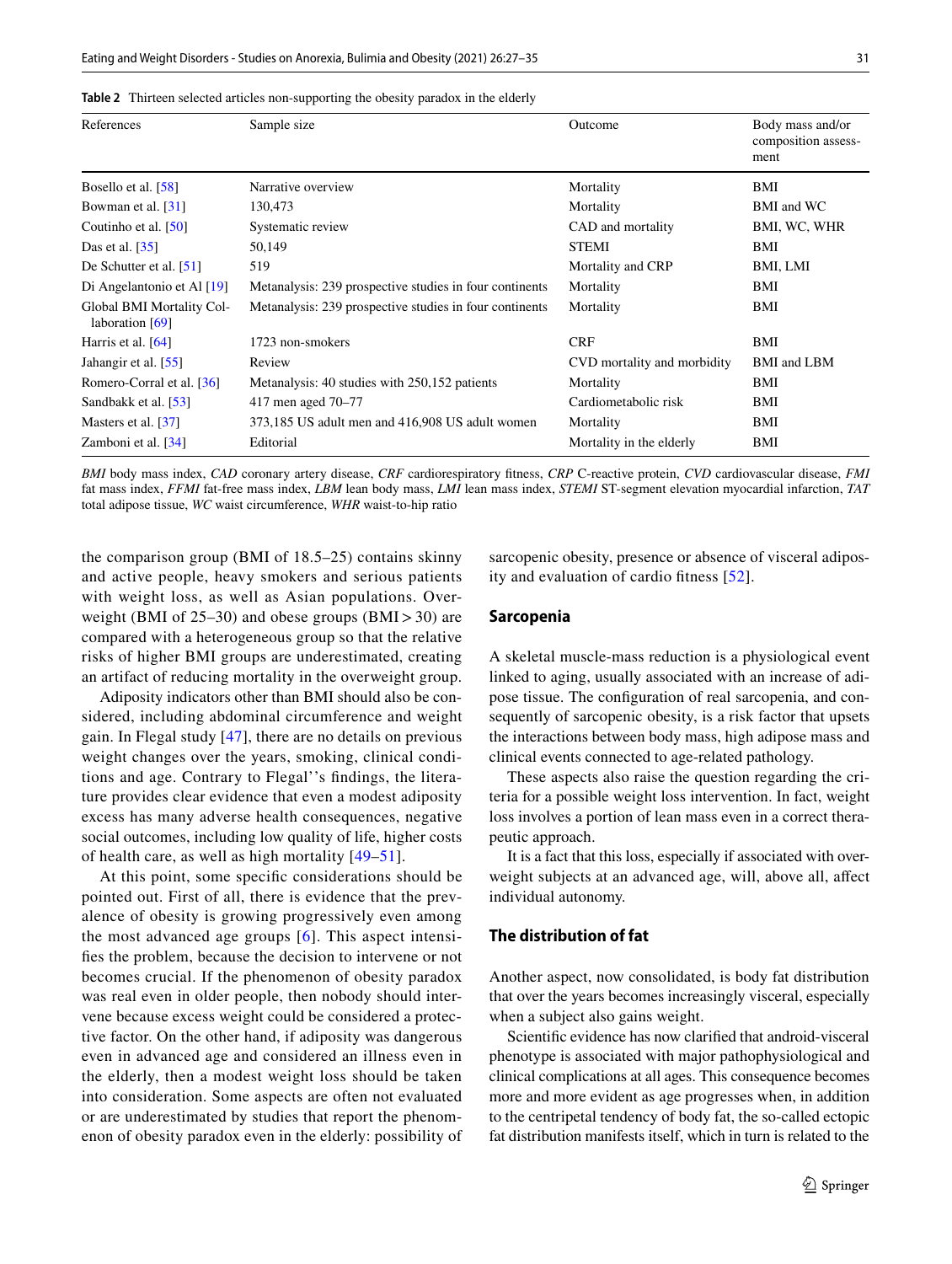infammatory component that is currently considered crucial in obesity complications.

# **Cardio ftness**

Levels of physical activity and cardiorespiratory ftness decrease with age [\[53\]](#page-8-20).

Some long-term follow-up studies show that ftness signifcantly afects the unfavorable association between obesity and cardiovascular health and being fit is more important than weight loss in the reduction of CVD mortality risk [\[54\]](#page-8-7).

The "fat but fit paradigm" refers to people with obesity who have a good level of ftness.

Fat but ft persons have lower mortality rates than lean but unft individuals, in old age as well [[55\]](#page-8-19).

To evaluate the possible protective efect of excess weight on morbidity and mortality, all physio-pathological aspects of aging must be taken into consideration: in particular, body composition, modifcations of body compartments, and cardio fitness.

### **Discussion and conclusive remarks**

Whether obesity is a disease or just a risk factor is still a matter of debate [[56\]](#page-8-21). The discussion becomes even more intense when excess weight in the elderly comes into the picture.

The Medical Association of the USA (AMA) has already issued a statement that recognizes obesity as a disease [[13](#page-7-6)]; Canadian Medical Association joined the American Medical Association and the Canadian Obesity Network in declaring obesity a chronic disease. Despite this, there is still considerable skepticism linked to the diagnosis of obesity using merely BMI, which is biologically a continuum such as blood pressure, blood sugar or cholesterol in the blood.

However, beyond this discussion, the problem seems to be overcome when it is recognized that excess body weight is generally harmful to health, in the same way as smoking may be [[57\]](#page-8-22).

On the other hand, several studies suggest that there is a metabolically benign adipose phenotype, which may explain the paradoxically low risk of cardiovascular diseases of some obese individuals [\[58](#page-8-15)]. Therefore, adiposity is not always and necessarily unhealthy.

Health risks depend on many other factors (e.g., the regional distribution of fat, the adaptations of fatty tissue to excess calories) [\[59](#page-8-6)].

Fitness, however, seems crucial. Five cohort studies of 30,104 patients (87% men) with CVD show that cardiorespiratory ftness (CRF) signifcantly modifes the obesity paradox. However, among patients with high CRF, studies show that the risk of all-cause mortality is not always the lowest in the overweight category. The interactions between obesity and CRF in different ages are still insufficiently understood [[60\]](#page-8-8).

In contrast to the convincing evidence that obesity (measured by body mass index, BMI) increases the risk of many diferent types of cancer, there is an ambiguity in the role of obesity in survival among cancer patients. The false-positive association between BMI and cancer survival is likely to be explained by several methodologic limitations including confounding, reverse causation, collider stratifcation bias and the inadequacy of BMI as a measure of body fatness [[61\]](#page-8-23).

There is growing evidence that body composition may in part explain the paradox [[62\]](#page-8-24).

One can also point out the recent observation that shows obesity in some types of tumors capable of promoting the therapeutic efficacy of immunotherapy slowing the progression of tumors [\[63](#page-8-25)].

Some years ago, Andres et al. [[24\]](#page-7-16) argued that although the health risks due to excessive obesity and excessive thinness are both multiple and diferent, weight recommendations for older people are based primarily on the risk of mortality. He argues that weight assessment tables, which were then almost universal in use, had been derived from the life insurance industry experience. Those boards had not recommended weight adjustments for age. According to Andres, an analysis of actuarial data, on which more recent tables are based, shows that minimal mortality occurs, with a progressive increase in body weight, with advancing age (from 20 to 29, from 60 to 69 years). Furthermore, there was no systematic diference by gender. Andres draws attention to age-specifc weight-height tables, eliminating sex and constitutional biotype as variables. These weight standards are lower for young adults and higher for older people than those previously recommended. According to Andres, these considerations confrm the need to adjust age weight standards.

Tamara Harris and coworkers [[64](#page-8-18)], in a paper on the Framingham Heart Study, found that overweight is a signifcant health problem for older people, especially those that have sufered long lasting excess weight.

Chapman IM pointed out that although obesity in young people is a risk factor for morbidity and mortality, the efect of obesity in the elderly is much more complex [\[32\]](#page-7-24).

He claims that the body weight associated with maximum survival increases as age increases. According to Chapman, even more surprising is the "obesity paradox" in the elderly, where overweight is associated with an increased risk of cardiovascular disease, but also a reduction in mortality due to these diseases.

It cannot be forgotten that there is no generally agreed criterion for the defnition of "older persons". A 65-year limit is often used; however, in the developed world, the most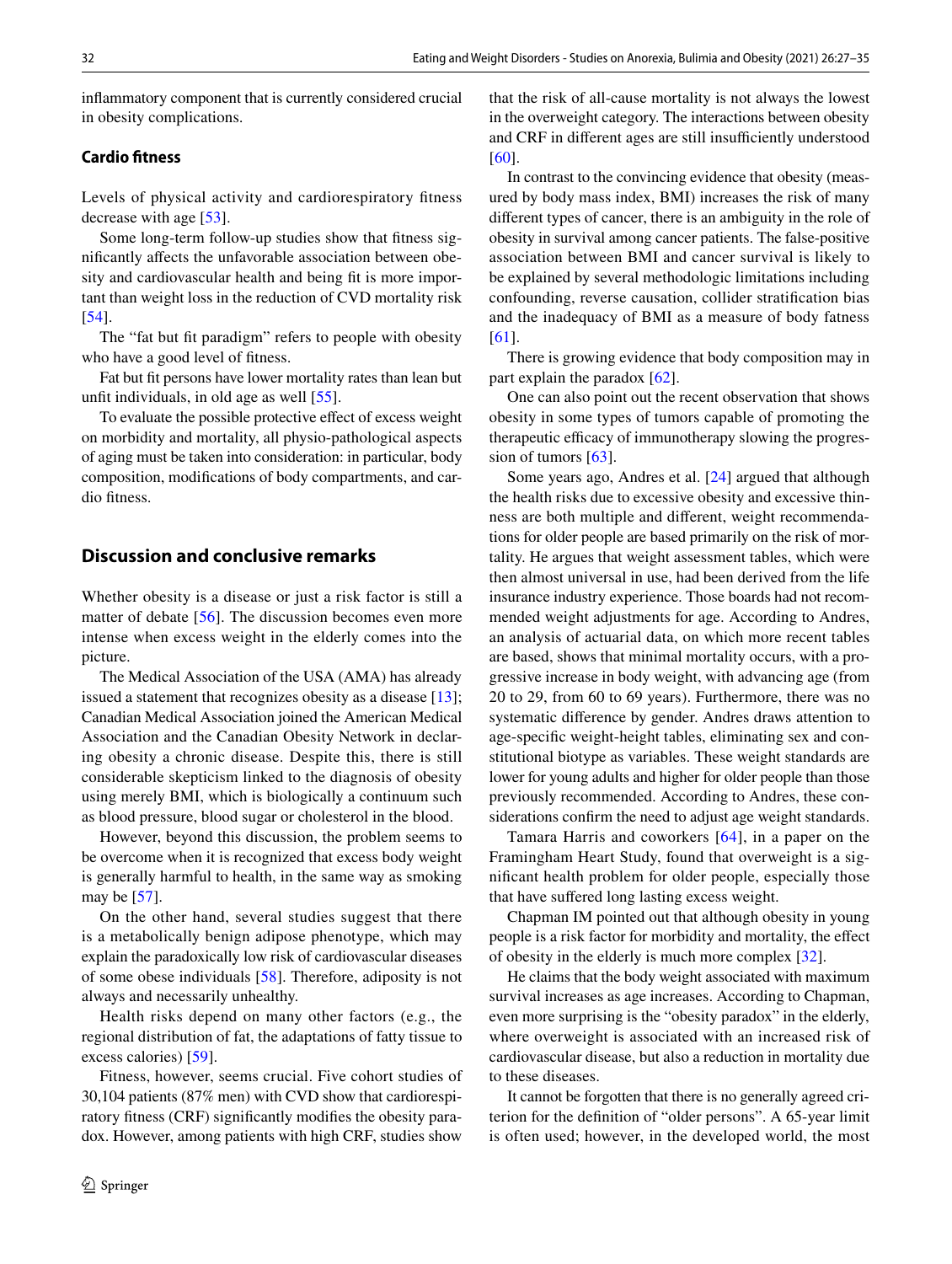relevant syndromes for the geriatricians are more common after the 80s. Even when older people are recruited, there is evidence of selection bias, that is patients are included rather than those in routine clinical practice. Scientifc studies generally recruit healthier, better-educated people with a higher socioeconomic status. This makes very difficult to interpret and compare studies that support the non-danger of excess weight in the most advanced ages and, consequently, the conclusion is that strict criteria must be imposed when conducting studies in old age [\[65](#page-8-26)].

For example, some observational data indicate a survival beneft of obese patients after stroke, but data analysis reveals some methodological concerns, including the discovery that obesity paradox is not observed in patients after thrombolysis. There is, therefore, the need for welldesigned randomized controlled trials that evaluate, among other things, the efects of weight reduction on the risk of stroke and cancer in obese patients [[66,](#page-8-9) [67\]](#page-8-11). Similar considerations must be made for the pulmonary chronic obstructive disease [\[68](#page-8-10)].

In a recent paper, on a large sample of non-smokers aged 60–69 without previous weight loss for age-related disease, Bowman et al. [[31\]](#page-7-23) have concluded that models of mortality risk estimation by combining BMI and waist circumference give more complete and more reliable information than models with only BMI measurements.

According to these authors, the paradox of the risk of overweight based on the Body Mass Index reported in old age seems to be attributable in part to the central adiposity, which is not measured by BMI. The healthiest elderly (that is, non-smokers and elderly people who have not lost weight in relation to age-related diseases) with central fat that are in the overweight BMI category have signifcant excess mortality and risk of heart disease. Bowman et al. did not fnd evidence of a risk paradox with moderate obesity, but instead observed a general increase in mortality compared to individuals with a normal BMI and low waist circumference. Higher levels of physical activity are also an independent protective factor in this case, but this does not diminish the adverse efects of overweight and obesity class I. Overall, these results do not support the paradox of risk of overweight as a real protective efect in the oldest study group  $[31]$ .

Although the debate on the relative risk of mortality due to obesity still exists, the message that comes from the above mentioned analytical study conducted in Asia, Australia and New Zealand, Europe and North America seems a decisive one. The study critically evaluated 239 prospective studies: the main analysis concerned the risk of mortality, equated with sex and age, as compared to BMI 22.5–25.0. Overweight and obesity were associated with increased mortality for any cause, unquestionably and substantially in line with the four continents [[69](#page-8-17)]. These observations seem to decisively refute the hypothesis that overweight and moderate obesity are not associated with higher mortality, denying speculations about hypothetical protective metabolic effects of an increase in body fat in apparently healthy subjects of all ages, especially the more advanced ones.

Ultimately, the problem of the relationship between body weight and health in the more advanced ages is very complex, as is the problem of aging in good or ill health. Excess weight is a risk factor of morbidity and premature mortality at all ages: this is an irrefutable fact. The reports of a protective efect of overweight or moderate obesity in relation to multiple morbid states, including tumors, are now to be considered contradicted by the more accurate analyses that have highlighted the above-mentioned methodological biases [\[70](#page-8-27)[–72](#page-8-28)]. In the more advanced age groups, there are still some unclear aspects, which are also related to the scarcity of studies conducted with an accurate and complete methodology.

It is, however, very signifcative to recognize that even in the elderly, the paradox of the overweight risk defned by the BMI alone seems attributable to some bias, mainly not taking into account the central adiposity, rather than refecting a physiological protective efect of the higher content of body fat in old age [\[73](#page-8-29)]. The danger may come from the fact that the presence of these incorrect assessments leads to a systematic underestimation of the impact of obesity on morbidity and premature mortality and consequently to clinical behaviors that do not respect the health of the elderly patient.

According to the editorial of 2017 on the Lancet Diabetes & Endocrinology, we can declare that "until obesity is universally recognized as a chronic disease, not a lifestyle choice, its prevalence is unlikely to be reduced" [[17](#page-7-10)] (p. 483).

**Funding** The study was not funded.

#### **Compliance with ethical standards**

**Conflict of interest** All the authors declare that they have no confict of interest.

**Ethical approval** The study is a review article. It did not involve human participants and does not require ethics approval.

## **References**

- <span id="page-6-0"></span>1. di Pergamo G (1989) La dieta dimagrante. S.E. Flaccovio Editore, Palermo
- <span id="page-6-1"></span>2. Avicenna (Ibn Sina) Il canone della medicina. Romae, In Typographia Medicea, MDXCIII, AUB Libraries, 2002–2007. American University of Beirut Libraries. [https://www.aub.edu.](https://www.aub.edu.lb/) [lb/](https://www.aub.edu.lb/). Accessed 15 Apr 2019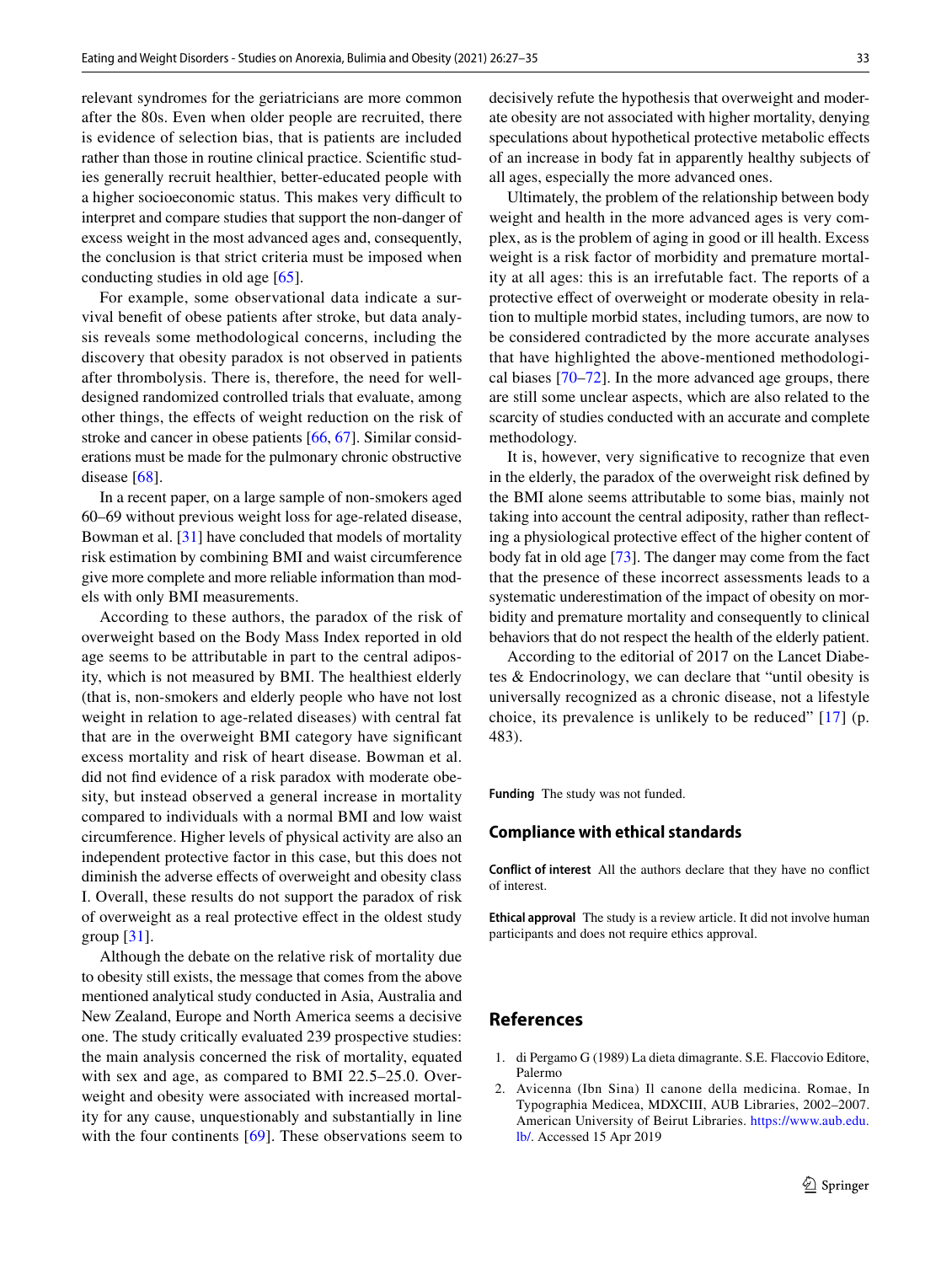- <span id="page-7-0"></span>3. Dublin LI (1953) Relation of obesity to longevity. N Engl J Med 248:971–9744
- <span id="page-7-1"></span>4. Fleischmann E, Teal N, Dudley J et al (1999) Infuence of excess weight on mortality and hospital stay in 1346 hemodialysis patients. Kidney Int 55(4):1560–1567. [https://doi.org/10.104](https://doi.org/10.1046/j.1523-1755.1999.00389.x) [6/j.1523-1755.1999.00389.x](https://doi.org/10.1046/j.1523-1755.1999.00389.x)
- <span id="page-7-2"></span>5. Gruberg L, Weissman NJ, Waksman R et al (2002) The impact of obesity on the short-term and long-term outcomes after percutaneous coronary intervention: the obesity paradox? J Am Coll Cardiol 39(4):578–584
- <span id="page-7-3"></span>6. Samper-Ternent R, Snih SA (2012) Obesity in older adults: epidemiology and implications for disability and disease. Rev Clin Gerontol 22(1):10–34
- <span id="page-7-4"></span>7. Drazen JM (2017) Notable articles of 2017, NEJM. [http://cdn.](http://cdn.nejm.org/pdf/NEJM-Notable-Articles-2017.pdf) [nejm.org/pdf/NEJM-Notable-Articles-2017.pdf](http://cdn.nejm.org/pdf/NEJM-Notable-Articles-2017.pdf). Accessed 28 Jan 2018
- 8. Di Q, Yang Wang, Zanobetti A et al (2017) Air pollution and mortality in the medicare population. N Engl J Med 376:2513– 2522.<https://doi.org/10.1056/NEJMoa1702747>
- 9. The GBD 2015 Obesity collaborators health effects of overweight and obesity in 195 countries over 25 years (2017) N Engl J Med 377:13-27. <https://doi.org/10.1056/nejmoa1614362>
- 10. Gregg EW, Shaw JE (2017) Global health effects of overweight and obesity. N Engl J Med 377(1):80–81. [https://doi.](https://doi.org/10.1056/NEJMe1706095) [org/10.1056/NEJMe1706095](https://doi.org/10.1056/NEJMe1706095)
- 11. Ward ZJ, Long MW, Resch SC, Giles CM, Cradock AL, Gortmaker SL (2017) Simulation of growth trajectories of childhood obesity into adulthood. N Engl J Med 377:2145–2153. [https://](https://doi.org/10.1056/NEJMoa1703860) [doi.org/10.1056/NEJMoa1703860](https://doi.org/10.1056/NEJMoa1703860)
- <span id="page-7-5"></span>12. Swinburn BA, Sacks G, Hall KD et al (2011) The global obesity pandemic: shaped by global drivers and local environments. Lancet 378(9793):804–814. [https://doi.org/10.1016/S0140](https://doi.org/10.1016/S0140-6736(11)60813-1) [-6736\(11\)60813-1](https://doi.org/10.1016/S0140-6736(11)60813-1)
- <span id="page-7-6"></span>13. Frellick M (2013) AMA declares obesity a disease. [https://www.](https://www.medscape.com/viewarticle/806566) [medscape.com/viewarticle/806566](https://www.medscape.com/viewarticle/806566). Accessed 28 Jan 2018
- <span id="page-7-7"></span>14. Stoner L, Cornwall J (2014) Did the American Medical Association make the correct Decision classifying obesity as a disease? AMJ 7(11):462–464. <https://doi.org/10.4066/AMJ.2014.2281>
- <span id="page-7-8"></span>15. Kyle TK, Dhurandhar EJ, Allison DB (2016) Regarding obesity as a disease: evolving policies and their implications. Endocrinol Metab Clin N Am 45(3):511–520. [https://doi.](https://doi.org/10.1016/j.ecl.2016.04.004) [org/10.1016/j.ecl.2016.04.004](https://doi.org/10.1016/j.ecl.2016.04.004)
- <span id="page-7-9"></span>16. Apovian CM, Mechanick JI (2013) Obesity is a disease! Curr Opin Endocrinol Diabetes Obes 5:367–368. [https://doi.](https://doi.org/10.1097/01.med.0000433068.09294.a1) [org/10.1097/01.med.0000433068.09294.a1](https://doi.org/10.1097/01.med.0000433068.09294.a1) (**PMID:23974762**)
- <span id="page-7-10"></span>17. Editorial (2017) Should we officially recognize obesity as a disease? Lancet Diabetes Endocrinol 5(7):483. [https://doi.](https://doi.org/10.1016/S2213-8587(17)30191-2) [org/10.1016/S2213-8587\(17\)30191-2](https://doi.org/10.1016/S2213-8587(17)30191-2)
- <span id="page-7-11"></span>18. Jastreboff AM, Kotz CM, Kahan S et al (2019) Obesity as a disease: the Obesity Society 2018 Position Statement. Obesity 27(1):7–9.<https://doi.org/10.1002/oby.22378>
- <span id="page-7-12"></span>19. Di Angelantonio E, Bhupathiraju SHN, Wormser D et al (2016) Global BMI Mortality Collaboration. Body-mass index and all-cause mortality: individual- participant-data meta-analysis of 239 prospective studies in four continents. Lancet 388(10046):776–786. [https://doi.org/10.1016/s0140](https://doi.org/10.1016/s0140-6736(16)30175-1) [-6736\(16\)30175-1](https://doi.org/10.1016/s0140-6736(16)30175-1)
- <span id="page-7-13"></span>20. Morgan Stanley (2015) Sustainable economics. the bitter aftertaste of sugar. In: MORGAN STANLEY RESEARCH, March 18, 2015
- <span id="page-7-14"></span>21. Livingston EH (2018) Reimagining obesity in 2018. A JAMA theme issue on obesity. JAMA 319(3):238–240. [https://doi.](https://doi.org/10.1001/jama.2017.21779) [org/10.1001/jama.2017.21779](https://doi.org/10.1001/jama.2017.21779)
- <span id="page-7-15"></span>22. McAuley PA, Kokkinos PF, Oliveira RB et al (2010) Obesity paradox and cardiorespiratory ftness in 12,417 male veterans aged 40 to 70 years. Mayo Clin Proc 85(2):115–121. [https://doi.](https://doi.org/10.4065/mcp.2009.0562) [org/10.4065/mcp.2009.0562](https://doi.org/10.4065/mcp.2009.0562)
- 23. Childers DK, Allison DB (2010) The 'Obesity Paradox:' a parsimonious explanation for relations among obesity, mortality rate, and aging? Int J Obes (Lond) 34:1231–1238
- <span id="page-7-16"></span>24. Andres R, Elahi D, Tobin JD et al (1985) Impact of age on weight goals. Ann Intern Med 103:1030–1033
- <span id="page-7-17"></span>25. Bender R, Jockel KH, Trautner C et al (1999) Efect of age on excess mortality in obesity. JAMA 281:1498–1504
- <span id="page-7-18"></span>26. Kalinkovich A, Livshits G (2016) Sarcopenic obesity or obese sarcopenia: a cross talk between age-associated adipose tissue and skeletal muscle infammation as a main mechanism of the pathogenesis. J Funct Foods 33:244–250. [https://doi.org/10.1016/j.](https://doi.org/10.1016/j.arr.2016.09.008) [arr.2016.09.008](https://doi.org/10.1016/j.arr.2016.09.008)
- <span id="page-7-19"></span>27. Shao A, Campbell WW, Chen O et al (2017) The emerging global phenomenon of sarcopenic obesity: Role of functional foods; a conference report. J Funct Foods 33:244–250. [https://](https://doi.org/10.1016/j.jff.2017.03.048) [doi.org/10.1016/j.jf.2017.03.048](https://doi.org/10.1016/j.jff.2017.03.048) **(1756)**
- <span id="page-7-20"></span>28. Kim JH, Lim S, Choi SH et al (2014) Sarcopenia: an independent predictor of mortality in community-dwelling older Korean men. J Gerontol A Biol Sci Med Sci 69:1244–1252
- <span id="page-7-21"></span>29. Johnson Stoklossa CA, Sharma AM, Forhan M et al (2017) Prevalence of sarcopenic obesity in adults with class II/III obesity using diferent diagnostic criteria. J Nutr Metab. [https://doi.](https://doi.org/10.1155/2017/7307618) [org/10.1155/2017/7307618](https://doi.org/10.1155/2017/7307618)
- <span id="page-7-22"></span>30. Cruz-Jentoft AJ (2019) Sarcopenia: revised European consensus on defnition and diagnosis. Age Ageing 48:16–31. [https://doi.](https://doi.org/10.1093/ageing/afy169) [org/10.1093/ageing/afy169](https://doi.org/10.1093/ageing/afy169)
- <span id="page-7-23"></span>31. Bowman K, Atkins JL, Delgado J et al (2017) Central adiposity and the overweight risk paradox in aging: follow-up of 130,473 UK Biobank participants. Am J Clin Nutr 106(1):130–135. [https](https://doi.org/10.3945/ajcn.116.147157) [://doi.org/10.3945/ajcn.116.147157](https://doi.org/10.3945/ajcn.116.147157)
- <span id="page-7-24"></span>32. Chapman IM (2010) Obesity Paradox during aging. Interdiscip Top Gerontol 37:20–36.<https://doi.org/10.1159/000319992>
- <span id="page-7-25"></span>33. Mathus-Vliegen E (2012) Obesity and the elderly. J Clin Gastroenterol 46(7):533–544. [https://doi.org/10.1097/MCG.0b013e3182](https://doi.org/10.1097/MCG.0b013e31825692ce) [5692ce](https://doi.org/10.1097/MCG.0b013e31825692ce)
- <span id="page-7-26"></span>34. Zamboni M, Mazzali G, Zoico E et al (2005) Health consequences of obesity in the elderly: a review of four unresolved questions. Int J Obes (Lond) 29:1011–1029. [https://doi.org/10.1038/sj.ijo.08030](https://doi.org/10.1038/sj.ijo.0803005) [05](https://doi.org/10.1038/sj.ijo.0803005)
- <span id="page-7-33"></span>35. Das SR, Alexander KP, Chen AY et al (2011) Impact of body weight and extreme obesity on the presentation, treatment, and inhospital outcomes of 50,149 patients with ST-segment elevation myocardial infarction: results From the NCDR (National Cardiovascular Data Registry). J Am Coll Cardiol 58(25):2642–2650. <https://doi.org/10.1016/j.jacc.2011.09.030>
- <span id="page-7-27"></span>36. Romero-Corral A, Montori VM, Somers VK et al (2006) Association of bodyweight with total mortality and with cardiovascular events in coronary artery disease: a systematic review of cohort studies. Lancet 368(9536):666–678
- <span id="page-7-28"></span>37. Masters RK, Powers DA, Link BG (2013) Link obesity and US mortality risk over the adult life course. Am J Epidemiol 177(5):431–442. <https://doi.org/10.1093/aje/kws325>
- <span id="page-7-29"></span>38. Alam I, Ng TP, Larbi A (2012) Does infammation determine whether obesity is metabolically healthy or unhealthy? The aging perspective. Mediators Infamm ID 456456:1–14
- <span id="page-7-30"></span>39. Hainer V, Aldhoon-Hainerova I (2013) Obesity paradox does exist. Diabetes Care 36(2):S276–S281
- <span id="page-7-31"></span>40. Rios-Diaz AJ, Lin E, Williams K et al (2017) The obesity paradox in patients with severe soft tissue infections. Am J Surg 214(3):385–389. <https://doi.org/10.1016/j.amjsurg.2016.05.006>
- <span id="page-7-32"></span>41. Curtis JP, Selter JG, Wang Y et al (2005) The obesity paradox: body mass index and outcomes in patients with heart failure. Arch Int Med 165(1):55–61
- 42. Kalantar-Zadeh K, Anker SD, Coats AJ et al (2005) Obesity paradox as a component of reverse epidemiology in heart failure. Arch Intern Med 165(15):1797 **(author reply 1797-8)**